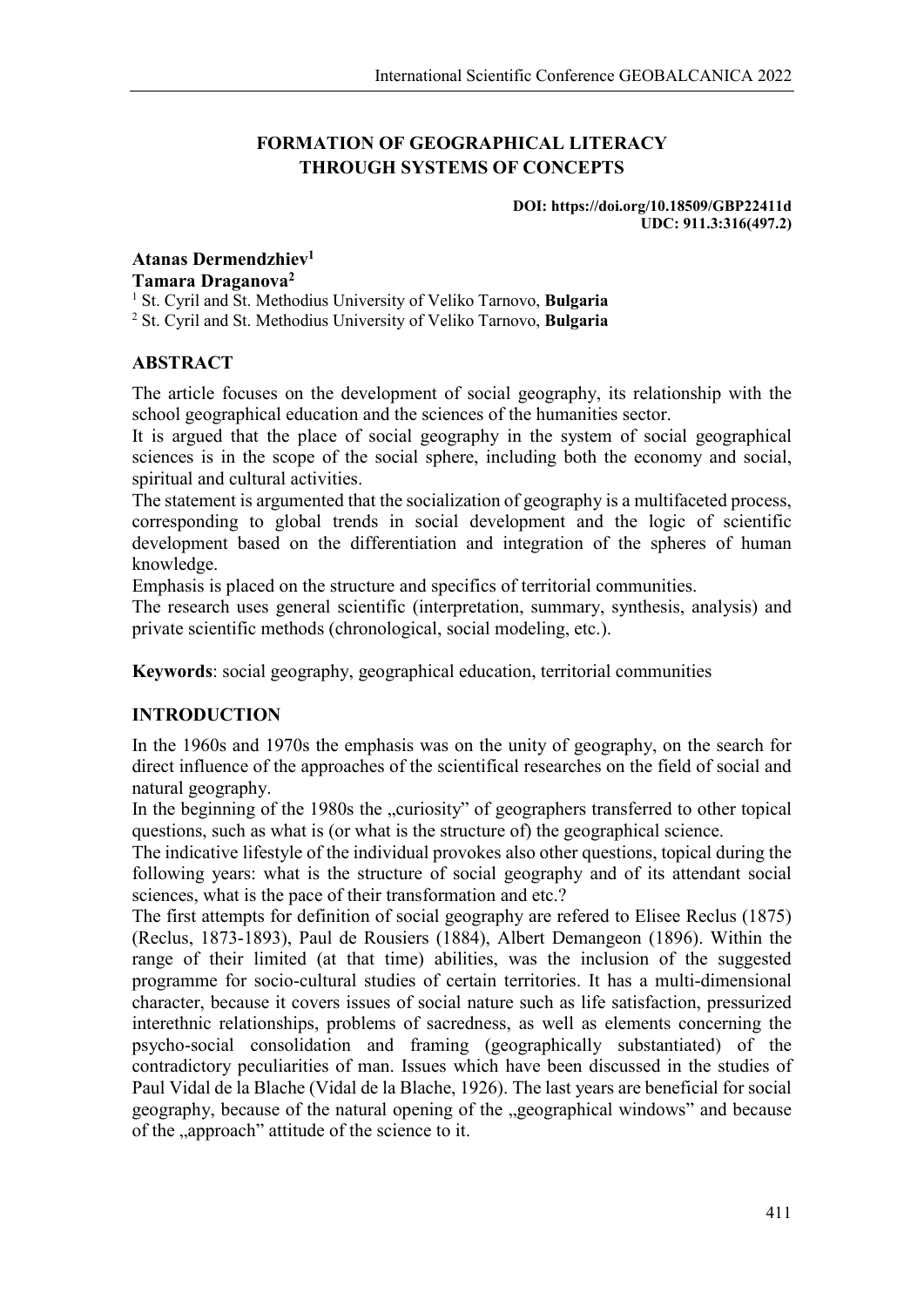In the sense of its scientifical survival we highlight the following features of manifestation: The first one is connected with the clarification of the etymology of the term "social geography".

The numerous publications on this issue are not unanimous. We can mention some authors with not so traditional ideas: E. Jones and J. Eyles (Jones аnd Eyles, 1977) [3], F. Ratzel (Ratzel, 2008) [4], L. Mazurkiewicz (Mazurkiewicz, 1992) [5], D. Harvey (Harvey, 1996) [6], G. Benko and U. Strohmayer (Benko and Strohmayer, 2004) [7], P. Gould and U. Strohmayer (Gould and Strohmayer, 2004) [8], P. Claval and N. J. Entrikin (Claval and Entrikin, 2004) [9], G. Benko and A. J. Scott (Benko and Scott, 2004) [10], M. Bassin and V. Berdoulay (Bassin and Berdoulay, 2004) [11], P. J. Taylor and H. Van der Wusten (Taylor and Van der Wusten, 2004) [12], C. Philo and O. Soderstrom (Philo and Soderstrom, 2004) [13], D. Ley and M. Samuels (Ley and Samuels, 1978) [14], M. Samuels (Samuels, 1978) [15], A. Buttimer (Buttimer, 1978) [16], I. Wallace (Wallace, 1978) [17], C. Harris (Harris, 1978) [18], Yi-Fi Tuan (Tuan, 1978) [19] and others.

The studies of E. Jones and J. Eyles are aimed at determining the nature of social geography, at the concepts, models and approaches in its development, at defining the group framework and decoding of the space-model-process relation.

F. Ratzel discusses issues about the interaction between the social base and culture, and L. Mazurkiewicz – about the factors, that have led to the accelerated development of social geography and especially to its entry into the Eastern European science. He relates this "boom" to the processes of economization and regionalization.

Much profound and detailed are the studies of D. Harvey. In the context of development of social geography, he studies and analyzes the correlation between time and space, the cultural-political responses to their variable dimension, the factors and the dynamics for development of social geography, … the geographic imagination.

Our opinion differs from that of the doyen of Russian economic geography. N. N. Baransky (Баранский, 1980) about the sameness of social and societal geography. [20] We consider the first one to be leading, but still a composite segment of societal geography.

The second feature rejects the existence of social geography as a self-dependent science. The studies in this sphere are considered to be fragmented manifestations of the sociogeographical attitude.

If we turn again to Russian geography, we have to note the different approach in recognizing the "private" geographical sciences, influencing the visualization of social geography.

E. Alaev (Алаев, 1983) [21] and V. Gohman (Гохман, 1984) [22] consider it a part of the triune methodological approach, studying economy, society and ecology.

Too indicative is the statement of U. G. Saushkin (Саушкин, 1973): "Soial geography is not a new "branch" of science like geography of industry, of population, of services, but socio-geographical aspects should be present in all branches and fields of our science." [23]

In some of the studies social geography is considered a self-dependent science, but it has a different role in the hierarchy of socio-geographical directions. Probably because of this, many authors note its tight relation with the geography of population and with the interdisciplinary character of socio-geographic studies. Even some of them consider social geography part of the geography of population, studying the social development of territorial social communities (A. Dolinin and others) (Долинин, Бугаев, Шипунова, 1984). [24]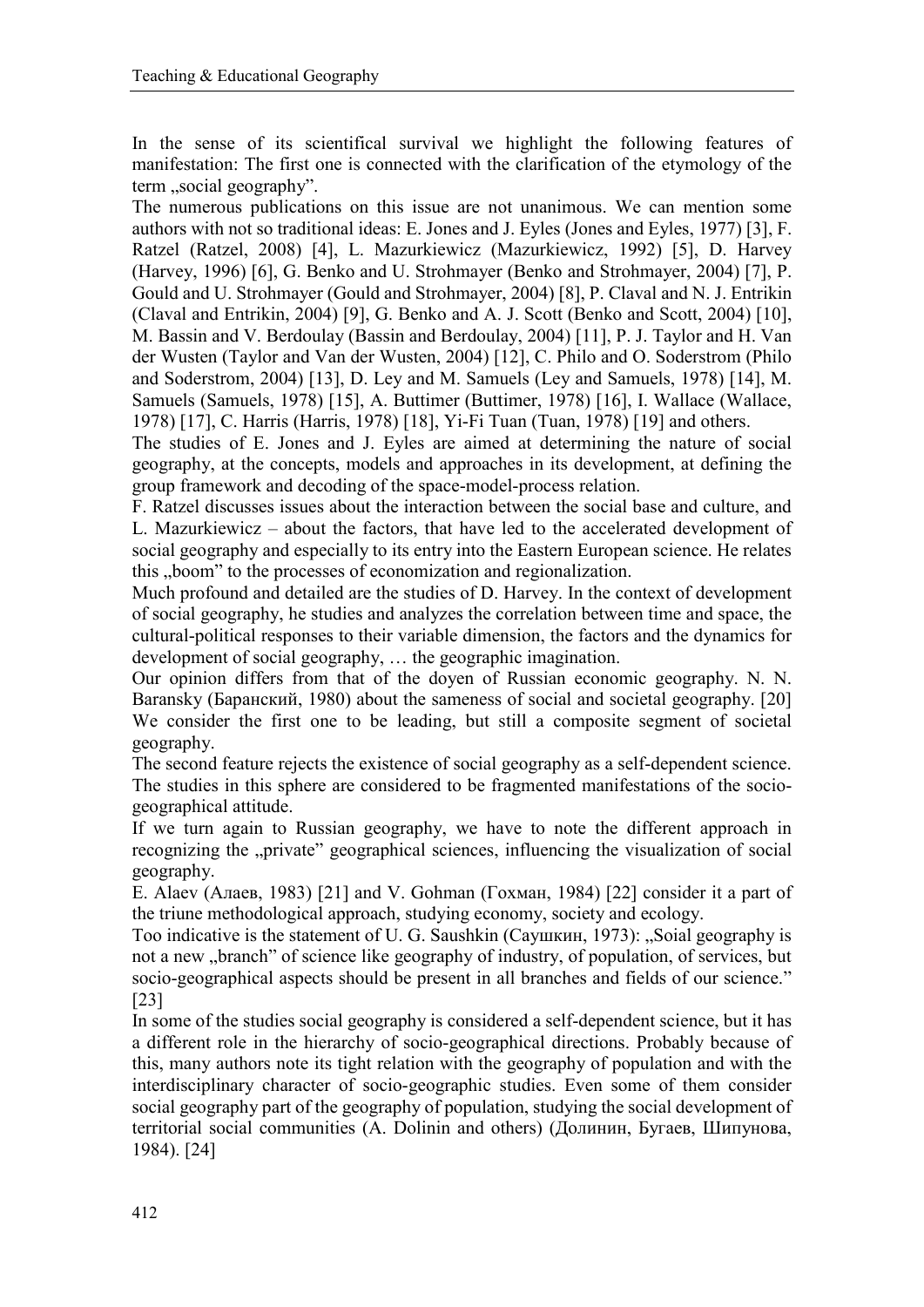Others classify it as being equal to economic geography, giving it the status of a leading geographic field (S. Y. Nimmick (Ныммик, 1984) [25]; T. B. Ratviyr (Ратвийр, 1984) [26]; A. I. Alekseev, S. A. Kovalev, A. A. Tkachenko (Алексеев, Ковалев, Ткаченко, 1983) [27], N. S. Mironenko (Мироненко, 1990) [28] and others).

It is often suggested that social geography is a branch of socio-economic geography, studying the norms and factors for development of traditional social structures, the rates of their manifestation and the objective social proportions of "coexistence".

Actually, the object of research of this science is society (Figure 1), while its subject we refer to the territorial organization of social sphere.



By definition the place of social geography in the system of social geographical sciences is within the scope of public sphere, including economy, as well as social, spiritual and cultural activity (Figure 2).



**Figure 2.** Nature of Social Geography.

Each one of them has responsible functions. For instance, the economic sphere aims to provide the necessary living conditions through the production and providing of resources for living.

Social sphere is directed to qualitative demographic elements of society, the spiritual – to the formation of moral values, revealed in the process of making of geographic decisions defending the personal, as well as the  $\mu$  regional" collective priority, and the political – to the creation, cultivation and reproduction of the political ideas.

The many attempts for separation of social geography from the geography of population and social culture have always led to the initial question concerning its objective scientific content.

T. Ratviyr suggests an approach, consisting in the consideration of the issue how to reach the real collaboration between geography and sociology through the prism of the ", synthesis-integration" relation. He claims that "in social geography are included not the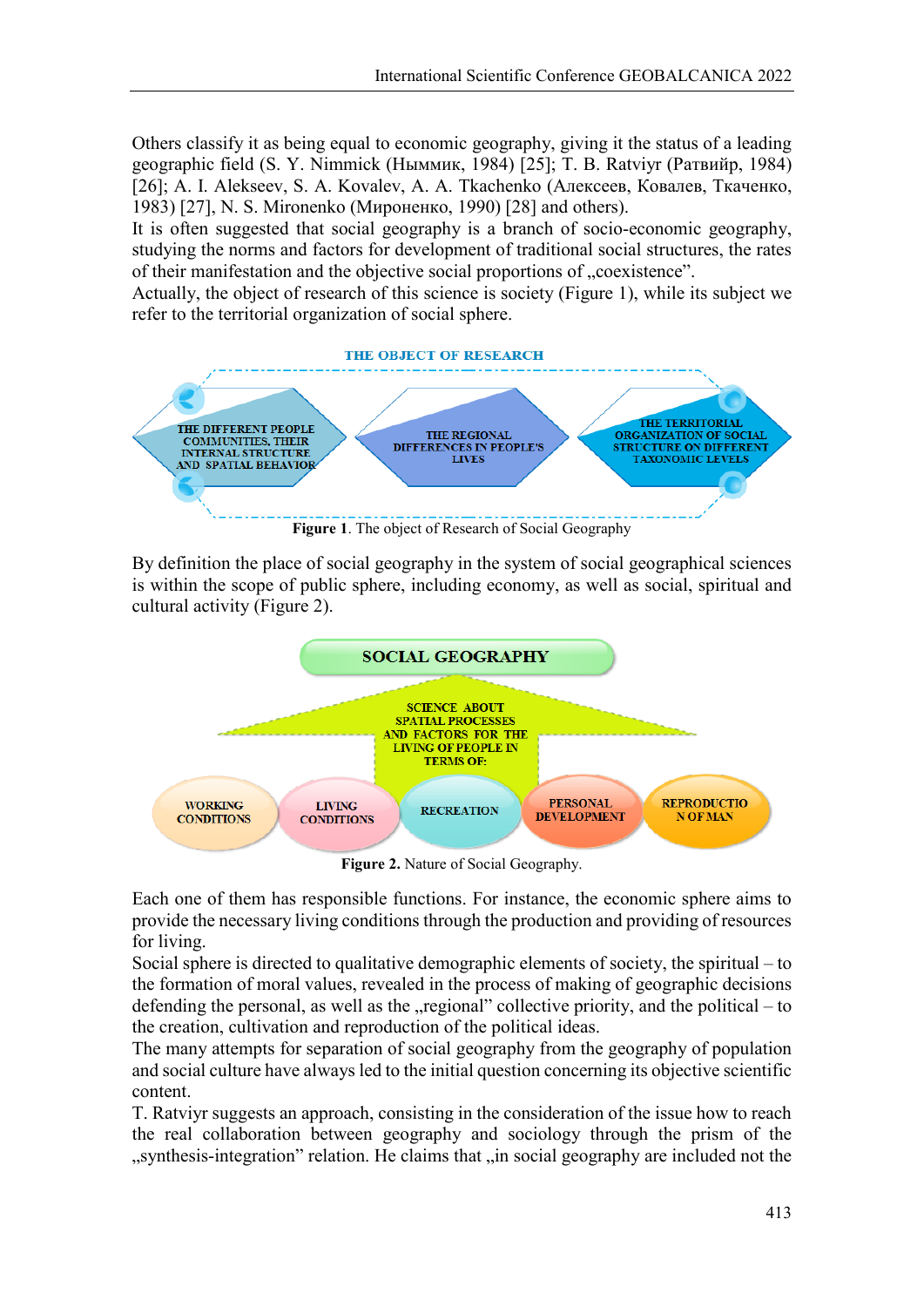already established socio-geographic scientific directions, but only the socio-geographic segments of the geography of population, cultural geography, geography of education, as well as the socio-geographic body of economic geography" (Ратвийр, 1984). [26]

The sociologization of geography is a multidimensial process, corresponding to the global trends of social development and to the dialectical logic of development of the science based on the differentiation and integration of the spheres of human knowledge.

 $n$ , The inspirer" of social geography in Russia – V. Maksakovsky, appeals for such a science, that should be facing man, his goodwill to the natural habitat, to his social comfort (Максаковский, 2007). [29]

The logic of territorial organization of society leads to the outlining of the main stages in its development (Table 1).

| $N_2$ | <b>NAME</b><br>(CONTENT) OF<br><b>SCIENCE</b> | <b>MAIN TYPES OF</b><br><b>TERRITORIAL</b><br><b>SYSTEMS</b> | <b>LEADING</b><br><b>SUBSYSTEM</b>                           | <b>IDEA ABOUT THE</b><br><b>PLACE OF MAN</b>                                                            |
|-------|-----------------------------------------------|--------------------------------------------------------------|--------------------------------------------------------------|---------------------------------------------------------------------------------------------------------|
| 1.    | <b>ECONOMIC</b><br><b>GEOGRAPHY</b>           | Territorial-<br>productional systems                         | Production                                                   | Man as means of<br>development of<br>production, basic<br>productive force                              |
| 2.    | SOCIO-<br><b>ECONOMIC</b><br><b>GEOGRAPHY</b> | Territorial socio-<br>economic systems                       | Production system<br>of distribution                         | The human factor as a base<br>for economic development                                                  |
| 3.    | <b>SOCIAL</b><br><b>GEOGRAPHY</b>             | Territorial social<br>systems                                | Socio-demographic<br>(territorial<br>community of<br>people) | Human development is a<br>social aim of social<br>development                                           |
| 4.    | <b>HUMAN</b><br><b>GEOGRAPHY</b>              | Geo-education in the<br>age of the Noosphere                 | Socio-ecosystem                                              | Sustainable environmental<br>and social development,<br>consensus in the system<br>"nature-man-economy" |

**Table 1**. Stages of development of social geography and the idea of territorial organization of labor.

Note. Source of information: L. P. Bogdanova (Богданова, 2006) [30]

In socio-geographic studies territorial communities have a focusing social character. They are a resource group of social geography and the geography of population, provoking researches on urban inequality, social positioning, the way of perceiving social processes and etc (Fig. 3).

The territorial community is usually considered as one of the social groups, designated on the base of territorial feature, having the freedom of social communication.

The outlining of borders and the revelation of the nature of territorial communities is a socio-geographic problem. Undeniable contribution for its solution, according to us, have A. I. Alekseev and others (Алексеев, Ковалев, Ткаченко, 1983) [31], N. S. Mironenko (Мироненко, 1990) [32], A. I. Trofimov and others (Трофимов, Чистобаев, Шарыгин, 1993; 1993a) [33, 34]. At the same time they act as self-dependent socio-territorial systems or as a core of the functioning territorial systems (A. Tkachenko) (Ткаченко, 2001; 2002; 2002a) [35, 36, 37].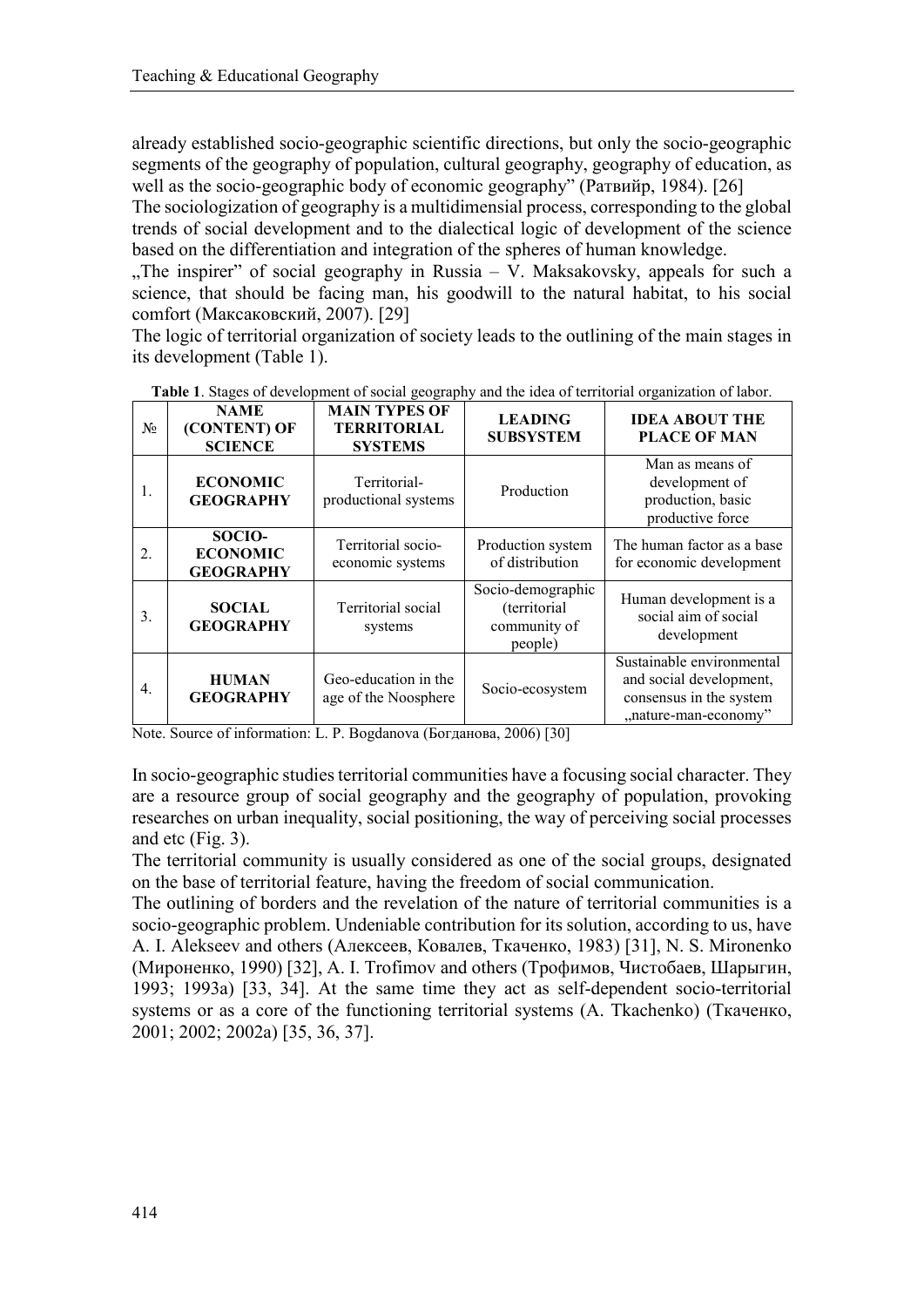

**Figure 3**. Territorial communities in the system of concepts and the sphere of research in sociology and social geography.

In social geography the taxonomy of the different territorial communities is analyzed through the prism and within the framework of social regions, which (although there are many contradictions in their ordering) have the following levels:

1. Territorial communities on national level. We consider them the largest, historically developed territorial community, which survived due to social relations, as well as to the nostalgic feeling for preserving of the national.

2. Territorial communities in the large socio-economic areas. Their heterogenic origin "boldly" contrasts with their homogeneous social behavior. It has been prompted by the sense for political, cultural and … personal survival and self-preservation.

3. Territorial communities on district, municipal and lower taxonomic level. Their differentiation is the most objective transitory image of the ethno-demographic diversity. But also the most inconstant and unstable. Because of the social psycho-geographical process, documenting the almost invisible social relationships.

4. The community, encoded in the cognition of each one of us, looking at social processes with some expectations. We consider it primary, initial, irreplaceable. This is the family, generic community. From which every one departs along the path of his ambitions. But to which he comes back in times, deeply hidden in his individual peace of mind.

This community fixes that psycho-geographical core of cognition and behavior, which ordinary man cannot go around, and which is possessed by him. It has a secondary root – either the memory of its creation and localization, or the romantic taste of what has been shared by the predecessors, concerning the possibility for the memories to "be present" at the moment of their sharing.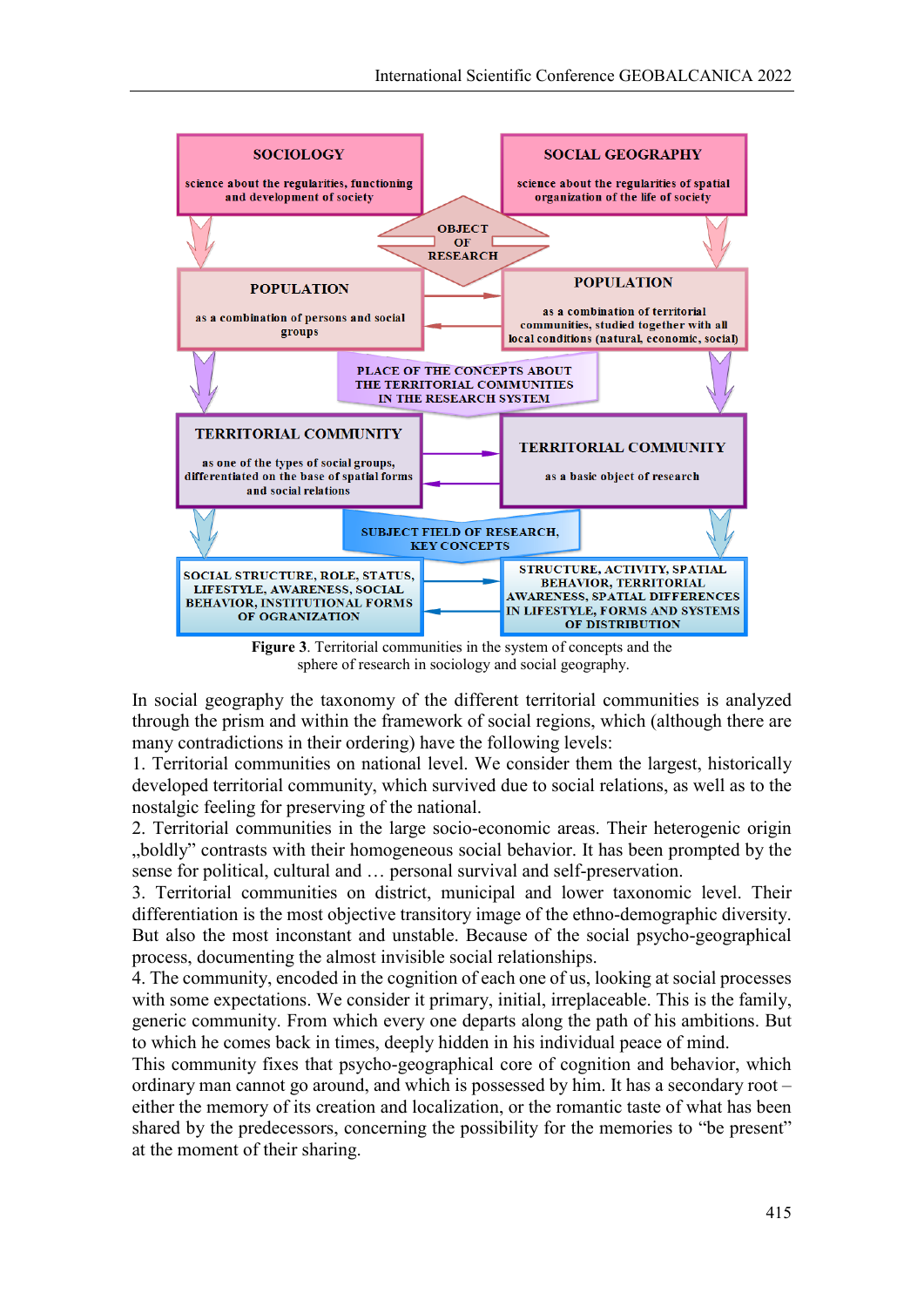The interaction between geography and sociology led to the appearance of the theory of T. Parsons (Парсонс, 1996) [38], which outlined four structural categories – value, norm, community organization, manifestation (a public role, that physiognomizes territorial communities).

The studying of their psychology and the territorial aspects of geography lead not only to its sociologization, which is necessary for every "open" society, but also to the further shaping of its multidimensional scientific spectrum.

**\* \* \***

The territorial settling of population is a process, provoked both by the individual's being and by his way of thinking. He is participant in that type of activity, where his geographic being is part of the social process. Under the influence of the socio-reproductional approach, in unison with the understanding of R. Kabo, geography sets itself the task to "study the social person and his image (and behavior), his versatile characteristics and actions" (Кабо, 1947). [39]

With the researches by R. Kabo and the following publications by N. Baransky (Баранский, 1980; 1980a; 2001) [40, 41, 42], S. Kovalevsky (Ковалевски, 1979) [43] and V. Pokshishevsky (Покшишевски, 1978) [44], conditions were created for the "birth" of socio-economic geography, for its curious insight into the problems of the , non-productive" sphere.

The first scientific meeting, discussing these problems in Russa (1962) set the official scientific  $n$ , directive" – the studying in  $n$ , territorial aspect of the population and the production forces as producer of material and spiritual goods, as well as their replicator." On the border between the 1960s and 1970s "started" such geographic directions of socioeconomic geography as geography of services, geography of recreation, cultural geography, geography of religions and others. Subsequently these aspects found their place in regional studies, aimed at the formation of the socio-economic image of certain territories (S. Lavrov, A. Anohin, N. Agafonov) (Лавров, Анохин, Агафонов, 1984). [45]

From this point of view, we consider social policy as "helper" of social geography, and the last one – as a registrator of the materialized social successes.

During the stage of humanitarian geography in the development of social geography and the idea of the territorial organization of labor, the main type of territorial system is geoeducation in the era of the noosphere. The leading subsystem is localized in a socioecosystem in which the idea of human place is in the context of sustainable development of nature and society, for evolutionary balance, consensus and interaction in the system  $,$ nature - man – economy".

In the school geographical education in the field of competence "Geography of society and economy" of the state educational standard (DOS) several content areas are studied, which are based on the expected results for junior high school students: population, demographic indicators, forms of settlement, problems of the population and settlements, political map and international organizations, nature of the economy and grouping the economic activities. [46] The expected results are linked to only 4 of the 9 groups of key competences, which are aimed at acquiring mathematical competences, learning skills, social and civic competences, as well as skills to support sustainable development and a healthy lifestyle and sports.

DOS for the first high school stage is deployed at the level of expected results for each of the content lines - population, settlements, political map, world economy. Additional structural and content accents are the problems of demographic and social development,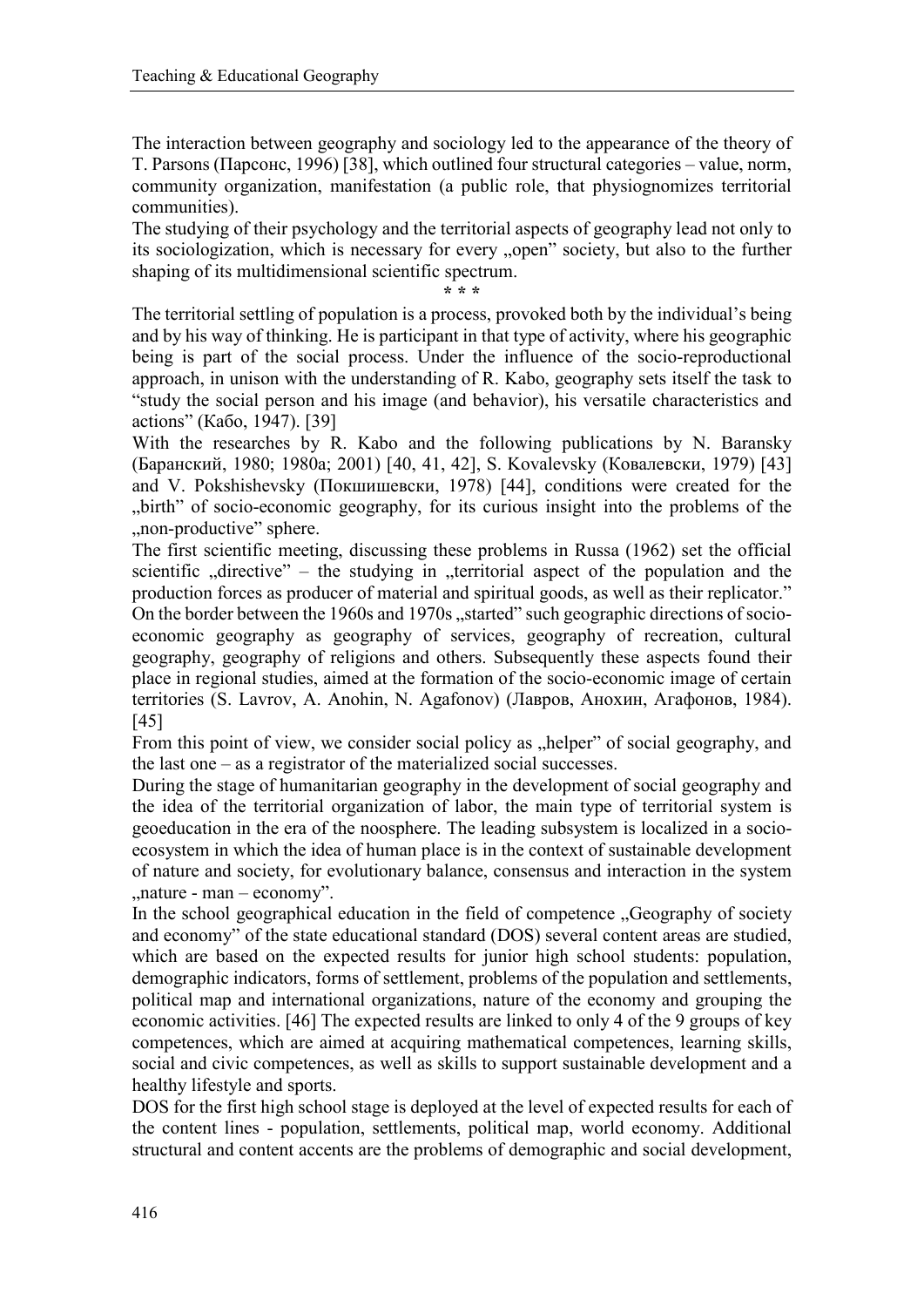nature and forms of urbanization, as well as its consequences, forms of political organization of society. The most numerous are the spirally upgraded and expanded requirements at the level of expected results related to the economy: factors for economic development and territorial location, features and mechanisms of the market economy and indicators of economic development, structure and territorial organization of the economy. [46]

In DOS the connections of the expected results with the groups of key competencies have been increased - a total of 6 groups. The same 4 interactions and integrative connections have been preserved since the junior high school stage, as they have been further developed with the improvement of the competencies in the field of the Bulgarian language, initiative and entrepreneurship.

The content and the situational analysis of expected results in the field of competence for geography of society and economy and their interrelation and interaction with the groups of key competencies reveal several problematic lines for social geography: discrepancy in terminology for the two educational stages ; the simultaneous presence in the DOS of economy; knowledge of the political map of the world and its changes to explain the changes and reveal the reasons in the modern political map; from grouping economic activities to the characteristics and mechanisms of the market economy by analyzing indicators of economic development.

Another problematic point in the state requirements is the unfinished and strategically illconsidered vision of the connections of the expected results with the 9 groups of key competencies and the absence of significant and causal groups to public geography, which in conditions of digital transformations in education and science and in people's lives they are a necessity.

The specific difference in the school's geographical education compared to the scientific foundations of the social geography in the conceptual model of the system "nature society – economy" against that of the humanitarian geography  $n$  nature - man – economy".

A specific problematic issue is the lack of explicit and clearly defined relationships of the expected results with the concept of sustainable development and the 17 goals as an integrative symbiosis between natural and social geography.

### **REFERENCES**

[1] Реклю, Э. Земля и люди. Всеобщая география, 19 томов. (1873-1893)

[2] Blache, Paul Vidal (de la). Principles of Human Geography. 1918

[3] Jones, E. and Eyles, J. (1977) An Introduction to Social Geography, Oxford University Press: Oxford

[4] Ratzel, F. (2008) Culture in Oakes, S.T. and Price, L.P. (eds.) The Cultural Geography Reader, Routledge: Oxon

[5] Mazurkiewicz, L. (1992) Human Geography in Eastern Europe and the Former Soviet Union, Belhaven Press: London

[6] Harvey, D. (1990) Between Space and Time: Reflections on the Geographical Imagination in Daniels, S. and Lee, R. (eds.) (1996) Exploring Human Geography: A Reader, Arnold: London

[7] Benko, G. and Strohmayer, U. (eds.) (2004) Human Geography: A History for the 21st Century, Arnold: London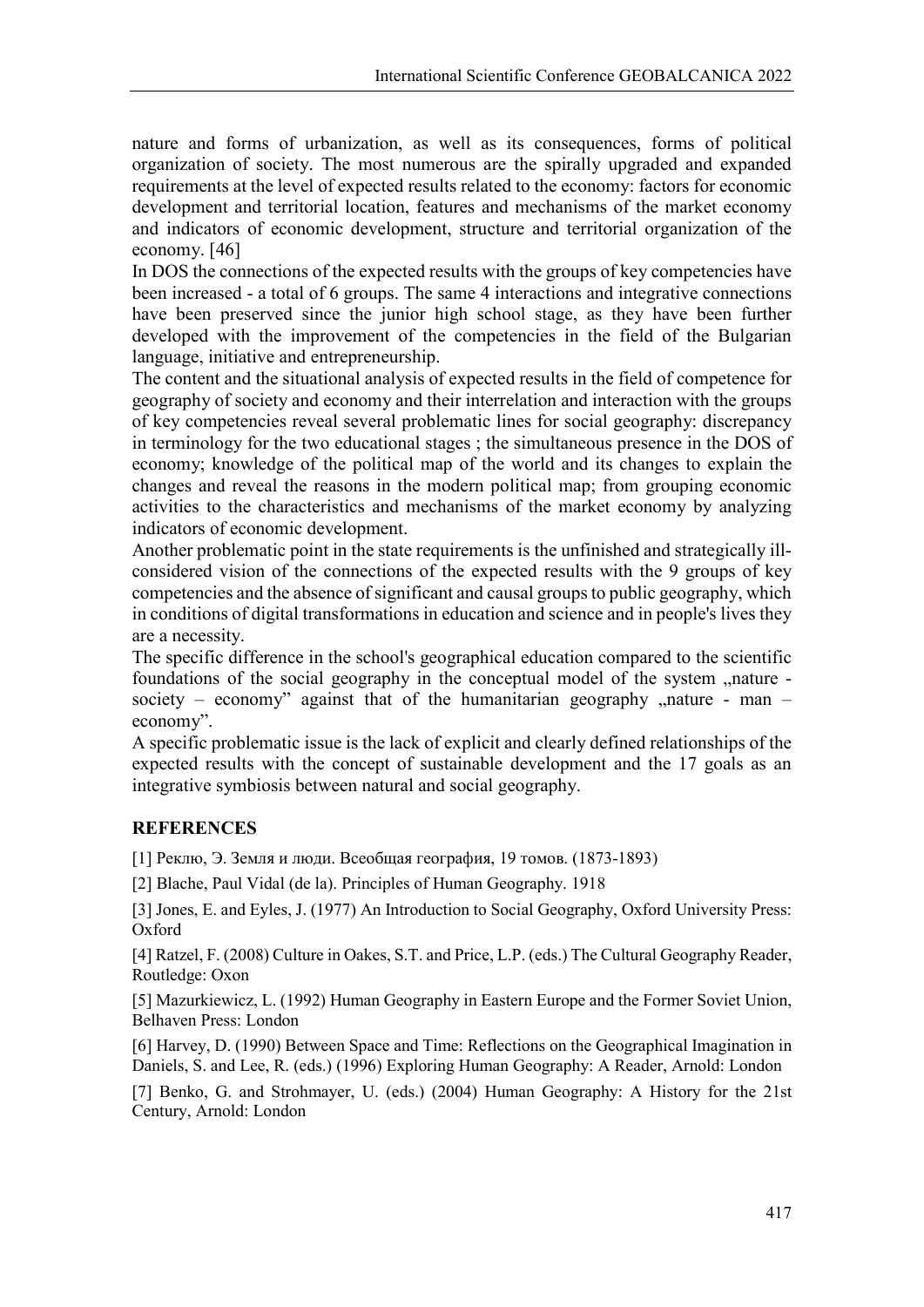[8] Gould, P and Strohmayer, U. (2004) Geography visions: the Evolutions of Human Geographic thought in the Twentieth Century in Benko, G. and Strohmayer, U. (eds.) Human Geography: A History for the 21st Century, Arnold: London

[9] Claval, P. and Entrikin, N.J. (2004) Cultural Geography: Place and Landscape between Continuity and Change in Benko, G. and Strohmayer, U. (eds.) Human Geography: A History for the 21st Century, Arnold: London

[10] Benko, G. and Scott, A.J. (2004) Economic Geography: Tradition and Turbulence in Benko, G. and Strohmayer, U. (eds.) Human Geography: A History for the 21st Century, Arnold: London

[11] Bassin, M. and Berdoulay, V. (2004) Historical Geography: Locating Time in the Spaces of Modernity in Benko, G. and Strohmayer, U. (eds.) Human Geography: A History for the 21st Century, Arnold: London

[12] Taylor, P.J. and Van der Wusten, H. (2004) Political Geography: Spaces between War and Peace in Benko, G. and Strohmayer, U. (eds.) Human Geography: A History for the 21st Century, Arnold: London

[13] Philo, C. and Soderstrom, O. (2004) Social Geography: Looking for Society in its Spaces in Benko, G. and Strohmayer, U. (eds.) Human Geography: A History for the 21st Century, Arnold: London

[14] Ley, D. and Samuels, M. (eds.) (1978) Humanistic Geography : Prospects and Problems, Groom Helm: London

[15] Samuels, M. (1978) Existentialism and Human Geography in Ley, D. and Samuels, M. (eds.) Humanistic Geography : Prospects and Problems, Groom Helm: London

[16] Buttimer, A. (1978) Charism and Context: The Challenge of La Geographie Humaine in Ley, D. and Samuels, M. (eds.) Humanistic Geography : Prospects and Problems, Groom Helm: London

[17] Wallace, I. (1978) Towards a Humanized Conception of Economic Geography in Ley, D. and Samuels, M. (eds.) Humanistic Geography : Prospects and Problems, Groom Helm: London

[18] Harris, C. (1978) The Historical Mind and the Pactice of Geography in in Ley, D. and Samuels, M. (eds.) Humanistic Geography : Prospects and Problems, Groom Helm: London

[19] Tuan, Yi-Fi (1978) Literature and Geography: Implications for Geographical Research in in Ley, D. and Samuels, M. (eds.) Humanistic Geography : Prospects and Problems, Groom Helm: London

[20] Баранский, Н. Н. Избранные труды: Научные принципы географии. М., 1980.

[21] Алаев, З. Б. Социально-экономическая география: Понятийно терминологический словарь. М., 1983

[22] Гохман, В. М. Общественная география, ее сущность, структура. – В Вопр. Географии, №122, 1984

[23] Саушкин Ю. Г. Экономическая география: история, теория, методы, практика. – М., 1973.

[24] Долинин, А. А., Бугаев В. К., Шипунова З. И. Проблемы методологии и методики исследования территориальных общносгей в системе социалъното районирования. В: Социалъная география СССР (проблемы методологии и теории). Л.: Изд. ГО СССР, 1984.

[25] Ныммик С. Я. Проблемы социально-экономического районирования. Л.: Наука, 1984.

[26] Ратвийр, Т. В. Вопросы формирования социальной географии в системе географической науки. –В: Социальная география СССР (проблемы метовологни и теории). Л.: Изд. ГО СССР, 1984.

[27] Алексеев, А. И., Ковалев С. А., Ткаченко А. А. География населения и социальная география. –В: Вестн. Моск. ун-та. Сер. 5. Геогр. 1983. -№ 3.